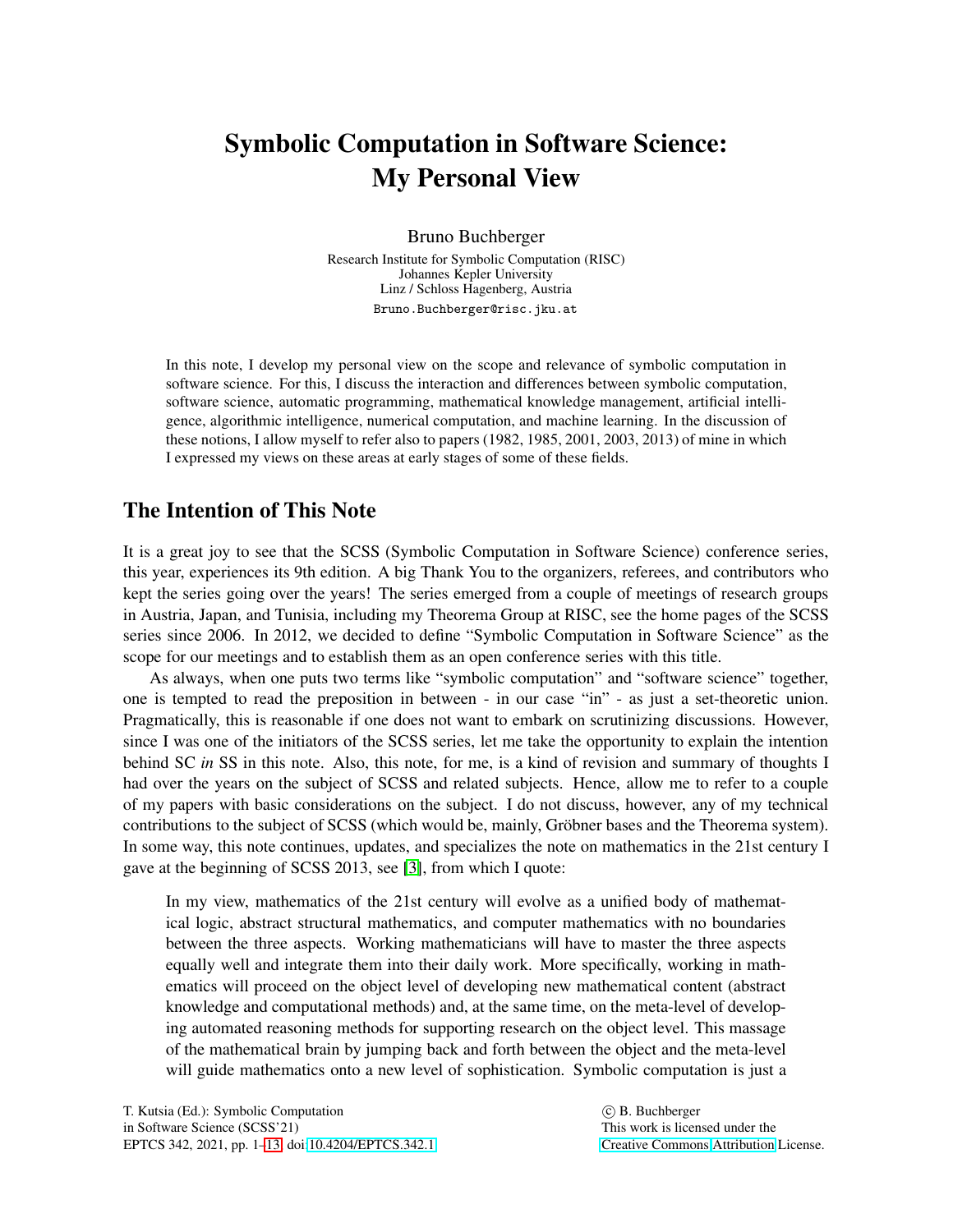way of expressing this general view of mathematics of the 21 st century and it also should be clear that software science is just another way of expressing the algorithmic aspect of this view.

Continuing the discussion on the intended meaning of "Symbolic Computation in Software Science" in this note will hopefully help to advocate the central importance of this topic for the future of mathematics, logic, and computer science. This should also motivate more and more people to submit papers to the conferences in the SCSS series.

### What is Symbolic Computation?

In 1984, Academic Press London issued a call for designing a new journal for a new field that had emerged approximately since 1960. Various names were in use for this field: computer algebra, symbolic and algebraic manipulation, analytic computation, formula manipulation, computation in finite terms, symbolic computation, and others. As a response to this call, I submitted a proposal to Academic Press for a "Journal of Symbolic Computation". My proposal was selected and my clarification of the scope of "symbolic computation" formed also the Editorial of the journal, see [\[2\]](#page-12-2).

I defined "*symbolic computation*" as the area that deals with algorithms on symbolic objects, and I proposed "*symbolic objects*" to be defined as finitary representations of infinite mathematical entities. Here, "*finitary*" means "storable in a computer memory". For example, finitely many generators with finitely many relations between words formed from the generators form a finitary object that may represent an infinite group (or, at least, a "large" group, i.e. a group whose number of elements is much much larger than the size of the finitary representation). Algorithms can only work on finitary objects and the flavor of "symbolic" is exactly the point that we want to solve problems on infinite (or "large") mathematical entities by finding algorithms that work on finitary (small), "symbolic", representations of these entities. Also, numerical computation works on finitary representations (for example, lists of rational numbers that represent a function consisting of infinitely many pairs of real numbers). In this sense, numerical computation is a subfield of symbolic computation. However, usually, for algorithms to be called "symbolic" we request that the representation of the abstract mathematical domains by finitary domains must be an isomorphism w.r.t. to the operations on the objects we study. In numerical computation, for the sake of efficiency, this request has to be given up. Instead, we are satisfied with "approximations".

Pragmatically, in the editorial of the Journal of Symbolic Computation, I named three main areas for symbolic computation: *computer algebra, automated reasoning, and "automatic programming"*. I also emphasized that all aspects of these areas should be in the scope of the Journal of Symbolic Computation: mathematical theory on which symbolic algorithms can be based, the algorithms with their correctness proofs and complexity analysis, the details of the implementation of the algorithms, languages and software systems for symbolic computation, and applications. Indeed, the three main branches of symbolic computation consider three important classes of "symbolic objects":

- *computer algebra*: symbolic objects that represent algebraic entities like terms that represent functions, differential operators, etc. or finite relations that represent residue class structures;
- *automated reasoning*: symbolic objects containing (quantified) variables that are considered as statements on (infinite) domains;
- *automatic programming*: symbolic objects containing variables that are considered as programs that define processes on potentially infinitely many inputs.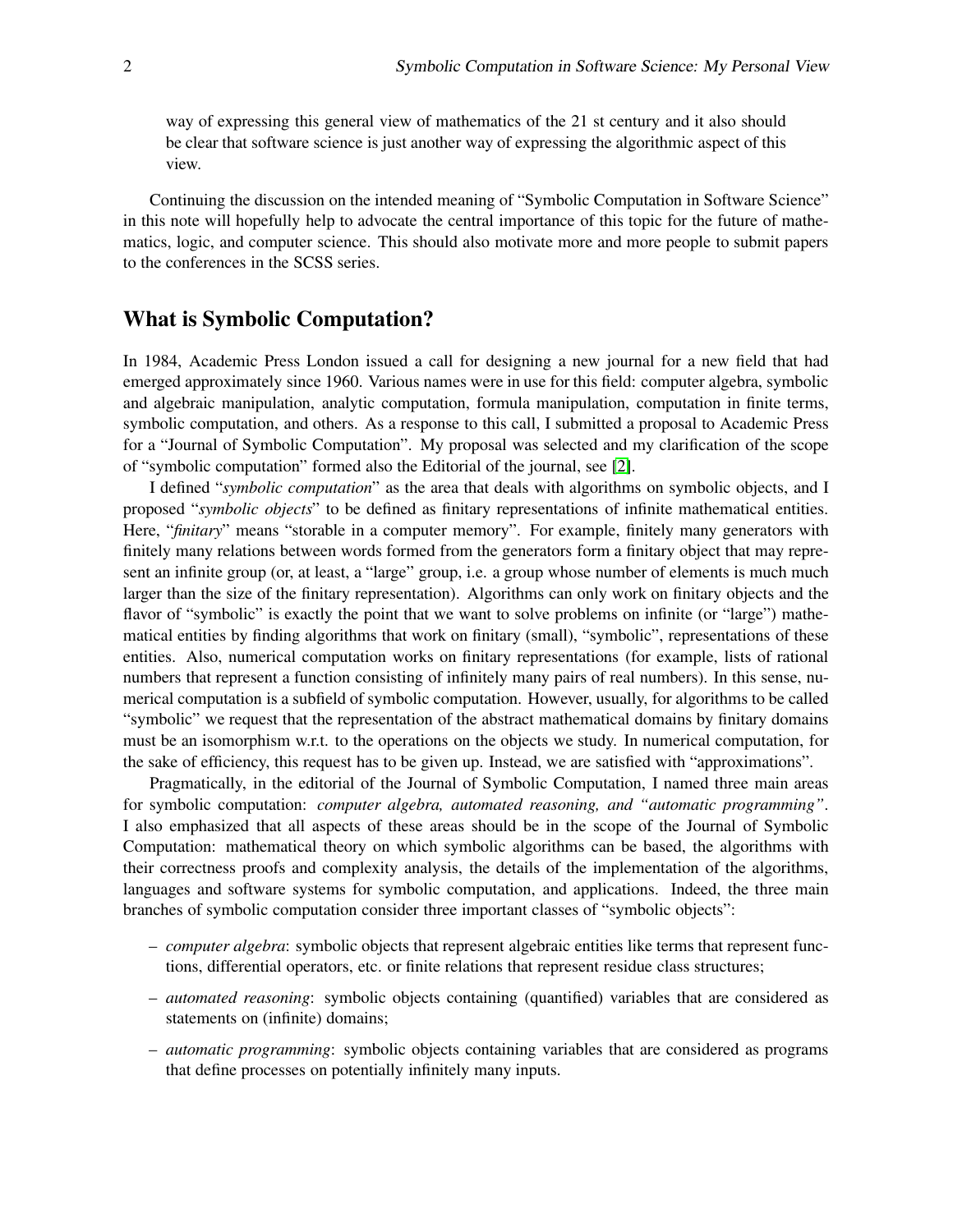(Of course, these three sub-areas of symbolic computation are intimately connected and, in some precise way, even embedded in each other. The distinction between the three areas is more or less only a matter of "flavor".)

In other words, symbolic objects are finitary objects that have "semantics" attached to them where, typically, the semantics is "large", even infinite, not tangible by computers whereas the symbolic objects are "small", finitary, tangible by algorithms. Any field of mathematics can be studied under the "symbolic" view and, actually, in any field of mathematics, if we want to solve problems by algorithms, we have to find finitary representations for the objects in the field. Finding suitable finitary representations, by itself, may be a difficult - sometimes provably impossible - mathematical problem: Before embarking on deeper questions, deciding whether or not two symbolic objects represent the same abstract mathematical object and finding "canonical" representatives for symbolic objects may already be very difficult (sometimes provably impossible). By finding representations of mathematical objects in any field of mathematics, the field becomes "algebraic", and problems in the algebraic disguise of the field, essentially, become combinatorial problems. Thus, very sketchy, one may say: *symbolic computation, ultimately, is the "combinatorization" of all of mathematics via finitary representations of infinite mathematical entities.*

It is a common misunderstanding that symbolic computation is the trivial side of mathematics, i.e. some people believe that, whereas "pure" mathematics lives in difficult spaces needing deep and difficult thinking, algorithmic mathematics (which must be "symbolic" in the above sense) "just" puts everything to the computer and presses the start button. The truth is, that the "just" needs more and deeper mathematics than a mathematics that allows non-algorithmic constructions for problem-solving like the unlimited set quantifier, infinite summation, infinite unions, transition to residua class domains etc. (A trivial example: In "pure" mathematics, a Gröbner basis for given ideal generators can be "easily" found by just taking the ideal generated by the generators. However, the definition of the ideal generated by generators involves an infinite set construction!) Hence, with some provocation, in my view, mathematics only *starts* at the moment when it tries to solve problems by "symbolic computation".

Recently, in 2020, we issued a call for running for the editor-in-chief position of the Journal of Symbolic Computation (JSC). At that occasion, we asked the candidates to submit also their views on the scope of "symbolic computation" and of the JSC. Interestingly, the view of symbolic computation in the editorial of the JSC (and summarized above) was backed by all candidates and, basically, no dramatic changes or extensions were proposed except that "artificial intelligence" was mentioned a couple of times.

Mentioning artificial intelligence, for me, raises some nostalgia because, when I founded the Research Institute for Symbolic Computation (also in 1985), for some time I was torn between using "symbolic computation" or "artificial intelligence" as the main notion in the name of the new institute. At that time, bringing symbolic computation under the umbrella of artificial intelligence was quite tempting and also quite common: For example, finding symbolic integrals was considered an "artificial intelligence" task like playing chess, with lots of heuristics. Correspondingly, the most comprehensive symbolic computation software system at that time, MACSYMA, had "MAC" (= Machine Aided Cognition) in its name! And, of course, implementing heuristics is still a very important approach for improving the practical efficiency of methods for symbolic computation problems. However, in 1985, I deliberately decided against having "artificial intelligence" in the name of my institute since I wanted to emphasize the logical, mathematical, formal approach to problem-solving over the psychological, experimental aspect, which some people (then and now) believe that goes "beyond mathematics". I will go deeper into the analysis of the relationship between symbolic computation and artificial intelligence later in this note.

Anyway, although symbolic computation (in the sense of the editorial of the JSC) seems to be a quite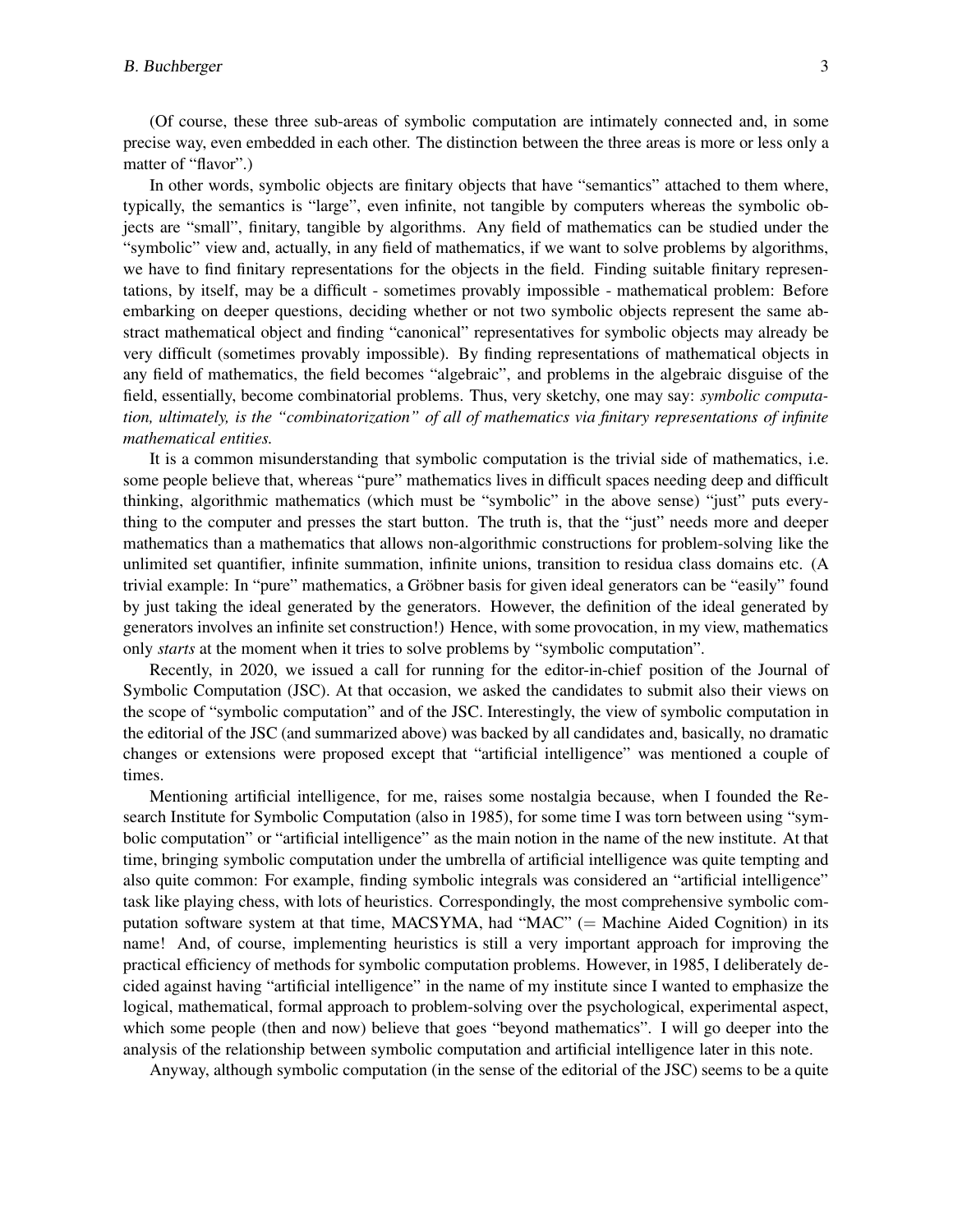established and stable notion, as a matter of fact, in the JSC over the years one can observe that

- the majority of papers in the JSC is on computer algebra,
- more and more, but still much fewer, papers are in automated reasoning,
- only a few papers came in on automatic programming.

## Symbolic Computation in Software Science

*Software science* is the science of the process of developing software. This process starts from problems in some "reality" (part of the real world) and creates software that solves the problems in an appropriate finitary model of this reality. Since the beginning of the software age, the software development process has matured from being a kind of "magic" and being an "art" to a decent engineering discipline called "software engineering". In parallel, since the very beginning, people have also tried to establish a "science" of software and the software development process to make the process more reliable, provably correct, faster, more flexible, more economic, and ultimately automatic or semi-automatic. Research in this direction is mostly summarized under the heading "theoretical computer science". Interestingly, the term "software science", which seems quite natural to me, in comparison to "theoretical computer science", is only used quite rarely. (This can easily be verified by googling the two notions and comparing the number of relevant results.)

Anyway, I think that "software science" is a quite useful notion that focuses on the actual development process of software and on its automation and, hence, has a high impact on one of the central technologies - if not the central technology - of our age.

Since the objects of software science are formal models (domains with finitary objects and algorithmic operators on the objects), automation or semi-automation of the software design process is essentially a "symbolic computation" process according to the definition of symbolic computation we considered above. In other words, it should be clear that symbolic computation is the area that naturally should include also the (semi-)automation of the software development process. Unfortunately, this logical analysis did not really create a big stream of papers on automating software development to the JSC (and neither to conferences in the area of symbolic computation like ISSAC, ACA, SYNASC, etc.). Therefore, in 2012, I argued that the topic "*Symbolic Computation in Software Science*" could and should get special attention by turning our group meetings into a conference series with this name.

Still, the idea that symbolic computation should have a major application in software science - in particular in the automation of the software development process - did not create a big echo in the symbolic computation community. Neither do many people who work in software engineering realize that the automation of the software development process is essentially a symbolic computation task. One reason for this is, surely, that there are strong conference series and journals in the area of automated reasoning and related subjects. (A side-remark: As some readers may know, when I built up RISC starting from 1985, I also devoted much of my time to building up the "Softwarepark Hagenberg". With this, I wanted to demonstrate that the mathematically deep field of symbolic computation has also the power to create something with a strong practical impact: I started the Softwarepark with 25 people. When I stepped back as the director of the Softwarepark Hagenberg in 2013, 2500 people working and/or studying in the Softwarepark. I hoped that the government and the administration of my university would have noticed and recognized the unique power that RISC / symbolic computation had created and had turned into innovation in the software foundations, into software development, and into software business. Therefore,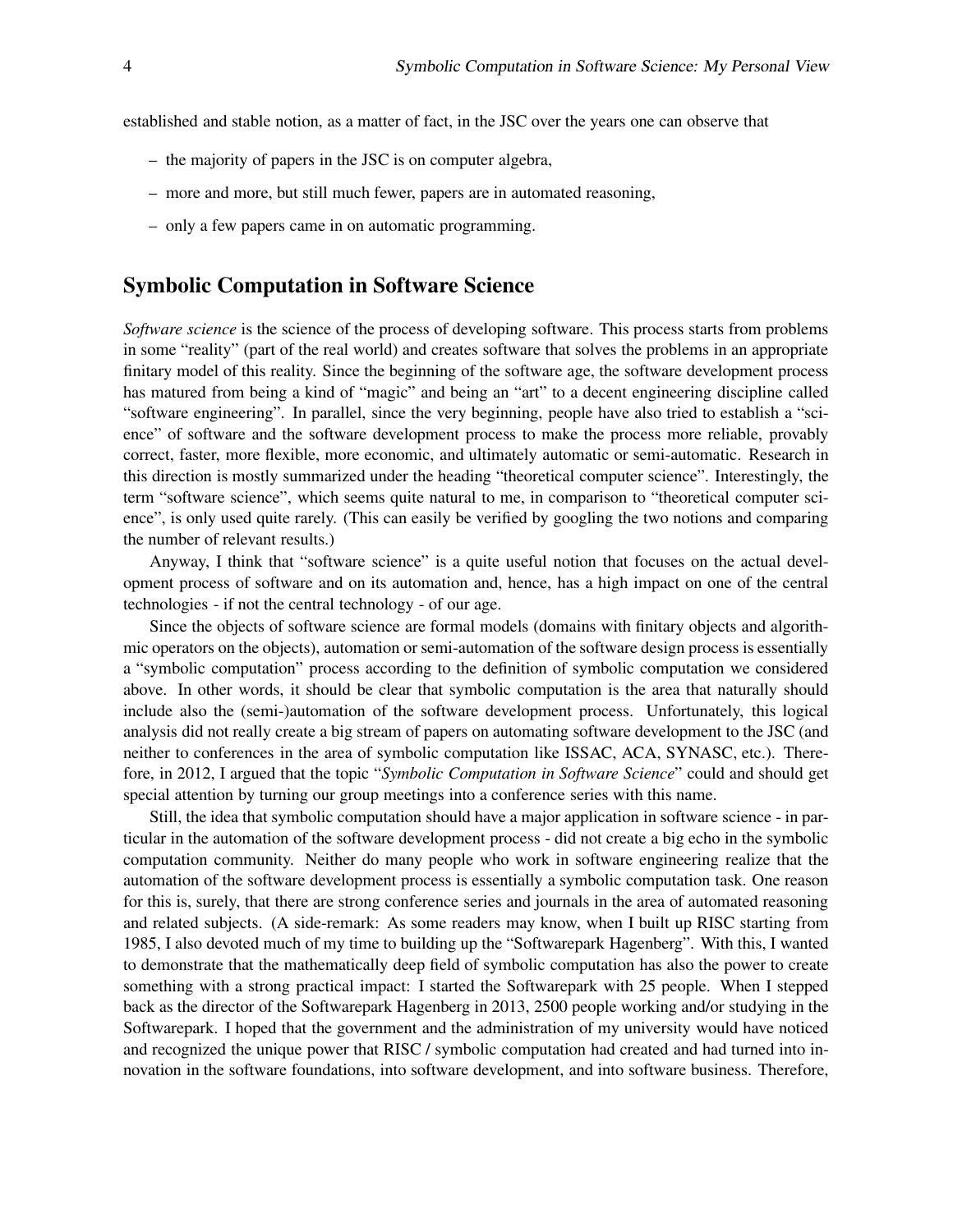in 2013, I asked the government and university administration to establish an extra professorship "Software Science" in the frame of RISC with the task of continuing my work for directing and expanding the Softwarepark based on solid research on symbolic computation in software science. Indeed, in response to my request and argumentation, a professor position for "Software Science" was created but then, much to my displeasure, giving in to the pressure of the informatics department, the position was finally used for something "more useful" for the education of the informatics undergraduates.)

Now, what I called "automatic programming" in the preface of the JSC, could also be called "symbolic computation in software science". In more detail, I want to make this clear in this note. If seen in the right way, I think that symbolic computation in software science is / could be / should be the most / one of the most fascinating topics of the next stage of mathematics / logic / computer science. (I like to call mathematics, logic, and computer science together "thinking technologies" or just "full-stack mathematics". Unfortunately, "mathematics" sounds old-fashioned to some people, sounds "non-creative" to others, boring to others, intimidating to again others. However, one may bend and turn this as one likes, finally, at the top of the creative hierarchy of problem-solving and gaining knowledge by thinking, there is mathematics at higher and higher levels - whether certain people in politics, science, economy, philosophy, culture, media or the people at the beer table like it or not.)

## A Stream of Problems on the Way

On the way from a problem description / a collection of problem descriptions to an algorithm / program / software system that solves the problem there are many creative steps each of which can be handled ad hoc for the particular problem at hand by a mathematician, computer scientist, developer. Each of these steps, however, can also be considered as a problem on the meta-level with some symbolic objects (like software requirements, programs, algorithm schemata, verification conditions, etc.) as input and symbolic objects as output for which we would like to have a general algorithmic solution.

In this section, we assume that all the symbolic objects on the way from a problem specification/requirements to an algorithm / piece of software are expressions that describe or at least try to describe something "in general terms". In particular, we assume that the problem specification (even a vague attempt of a specification that may need much clarification and reformulation) tries to describe the problem in general and not only by examples.

The important case that a problem specification, for certain reasons, can only be given by examples and cannot be explained in general terms, is analyzed in detail in the next section in the paragraph on machine learning.

In the majority of cases, problem specifications are explicit in the sense that they are specified by an expression  $P[x, y]$  with input variable(s) *x* and output variables(s) *y*, and a solution algorithm *A* has to satisfy  $P[x, A[x]]$ , for all x. (However, there are important classes of algorithmic problems that cannot be described in explicit form. For example, a canonical simplifier *A* for an equivalence relation *P* cannot be described in this form. More generally, for example, the specification of operations on data structures by axioms or the construction of algorithmic isomorphic representations of mathematical domains is not an explicit specification. We cannot go into more details about this here.)

Depending on the situation, the initial (often vague) problem descriptions may be given in natural language, maybe mixed with drawings and diagrams, or in some formal language.

Also, it is important to distinguish between two extremes:

• Finding algorithms for fundamental, non-trivial, *stand-alone algorithmic problems*: In this case, the problem specification and the solution algorithm are completely formal, symbolic objects and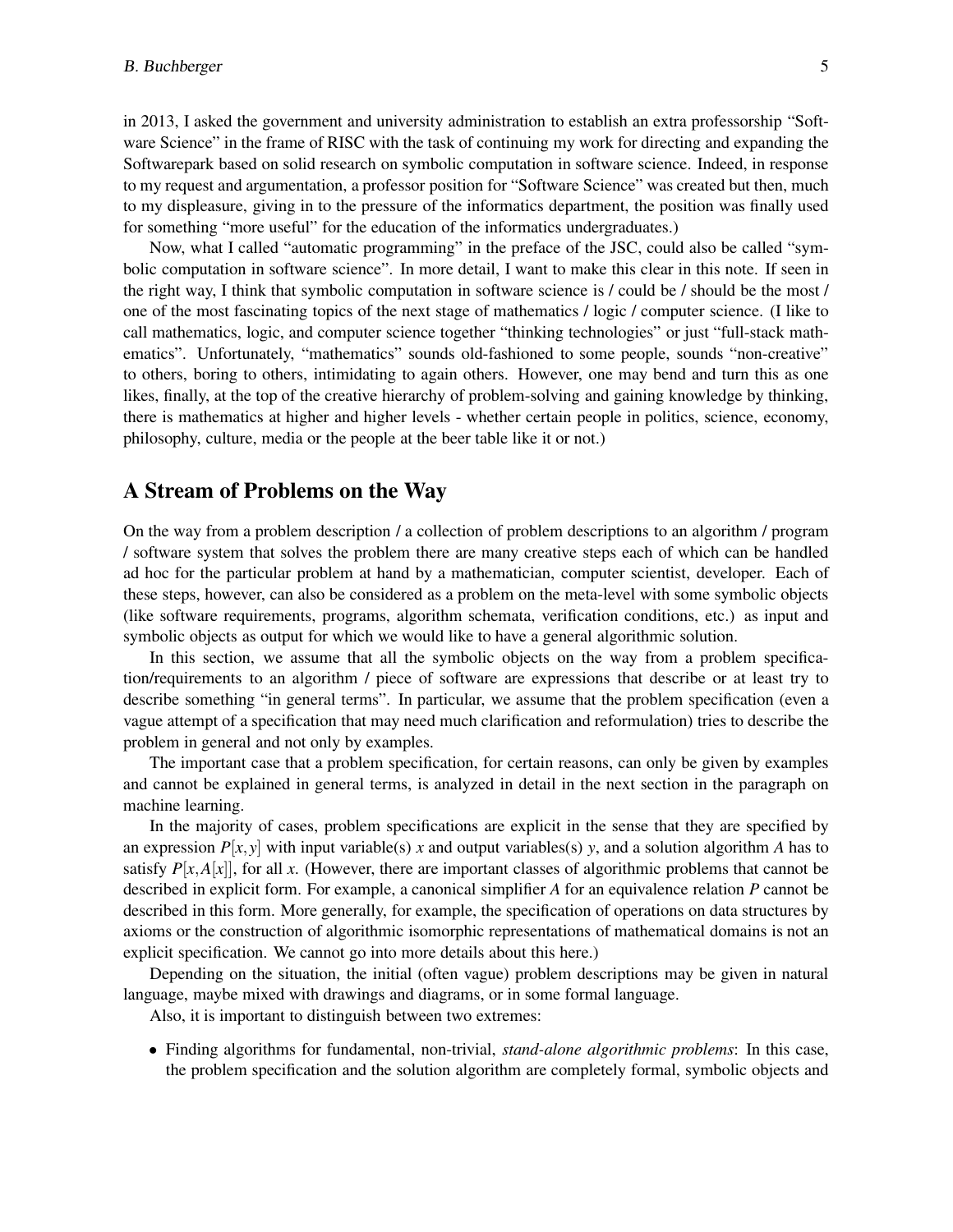everything that happens between problem and solution should be amenable to algorithmic treatment on the meta-level, i.e. to symbolic computation. For such problems, typically, time and memory complexity is an issue. Examples: the problem of finding shortest paths in graphs; the problem of finding symbolic integrals; the problem of finding Gröbner bases; etc.

• Developing software for *an entire application*: In this case, the individual parts of the system (called "units") should implement a (big) number of functionalities, most of which are not really difficult. Only some of the functionalities may involve the algorithmic solution of fundamental problems. The algorithms for these functionalities, typically, are known and taken from reliable sources. The complexity of such systems originates from the huge number of units and the various (desired and undesired) interactions of the units. Also tuning of the known algorithms to the application at hand is an issue.

This distinction is important for the following reason: The application of formal methods for establishing the correctness of software only makes sense if we consider non-trivial algorithmic problems. In contrast, for most of the millions of units to be developed in large software systems a formal specification of the problem to be solved by the unit would be essentially identical to the code to be developed. In other words, a proposal for the code of a unit, in the case of "easy" problems, is a way for describing the problem to be solved. This is the reason why rapid prototyping and agile software development, in such situations, is so useful. It is also the reason why formal algorithm verification methods are rarely used in the practice of developing large software systems.

Example. In a calendar software system, probably, we want one unit that should check whether a proposed new calendar entry collides with one of the existing entries. Let us assume that a calendar entry is characterized by its start time and end time. The input to the unit will then consist of four time moments  $s_1, e_1, s_2, e_2$  for the start time and the end time of the first and the second entry, respectively, with input condition  $s_1 < e_1$  and  $s_2 < e_2$ . "After some thinking", the problem will then be described by most developers by a sentence like this: "The two calendar entries characterized by *s*1,*e*1,*s*2,*e*<sup>2</sup> collide iff  $s_2 \leq s_1 \leq e_2$  or  $s_1 \leq s_2 \leq e_1$ ." Now it is clear that this "specification" of the problem is, basically, already the solution algorithm. Only some transformation into the syntax of the programming language used is necessary. No powerful algorithm verification method or algorithm synthesis method is necessary in such a case.

As simple as the example is, it is not too simple to guarantee the avoidance of severe flaws in the development. I tested the example out by presenting it to various (reasonably experienced) developers. Amazingly, a few came up with the following specification / code: "The two calendar entries characterized by  $s_1, e_1, s_2, e_2$  collide iff either  $s_2 \leq s_1 \leq e_2$  or  $s_2 \leq e_1 \leq e_2$ ." This specification is "incorrect" because it does not include the case  $s_1 < s_2 < e_2 < e_1$ , which of course "everybody" would also consider as a collision, even a "particularly heavy one". (I put "incorrect" in quotation marks because, at the very first stage of uttering a request, the "customer is always right". Maybe, he really wants what he tells! Either one just implements what he tells or one may consider the subsequent discussion as a way to find out what he "really wants" or to change his mind about what he wants.) This shows that already in the "thinking" between a vague indication of a problem and its specification (by a general statement, not only by examples), severe mistakes may be made (or, considered differently, the request of the customer may undergo serious changes). In our example, we also could start a little "earlier" and just say: "The two calendar entries characterized by  $s_1, e_1, s_2, e_2$  collide iff the time interval  $[s_1, e_1]$  intersects with the time interval  $[s_2, e_2]$ ." Now we could question the notion "intersects" and might agree on the following: "The two calendar entries characterized by  $s_1, e_1, s_2, e_2$  collide iff there is a time moment *x* such that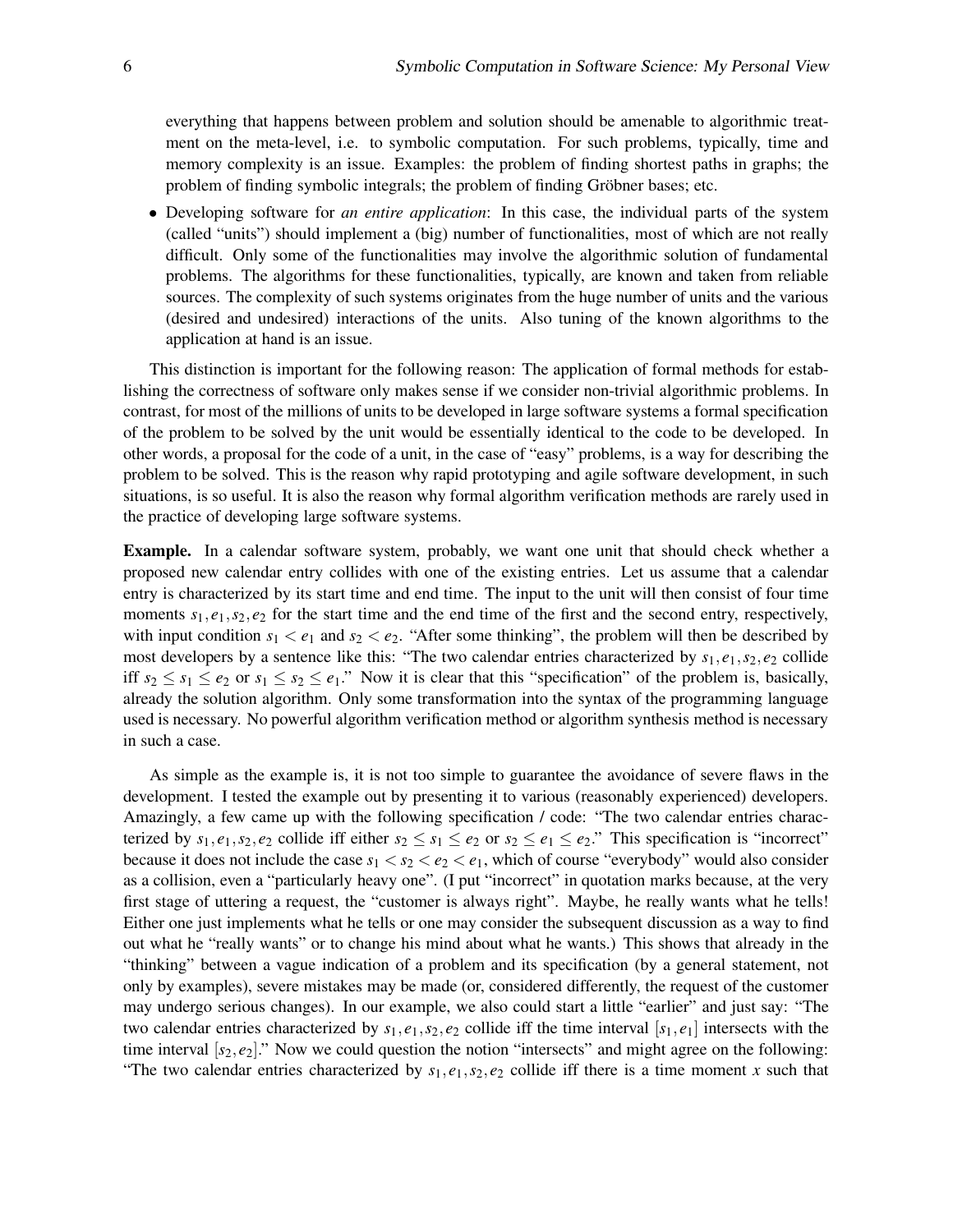$s_1 \leq x \leq e_1$  and  $s_2 \leq x \leq e_2$ ." In this form, we can send the condition into a quantifier elimination algorithm and we will get an answer which will be equivalent to " $s_2 < s_1 < e_2$  or  $s_1 < s_2 < e_1$ ." (Please try it out, it is worthwhile!) Hence, this simple example shows that, actually, already in the very early stage of discussing and clarifying even seemingly simple requirements a lot of systematic/formal thinking is involved, which in principle should be amenable to automating and, hence, symbolic computation!

Thus, we start at the very early stage of having a vague desire of achieving something by software and go through all the stages of developing a piece of software that fulfills the desire and, further, through all the stages of maintaining, updating, improving, and integrating pieces of software to fulfill more and more sophisticated desires. Through all these stages, we ask ourselves how much of this process can be (semi-)automated. This gives a rich list of R&D topics, which make up *the important topics in the scope of "symbolic computation in software science" as described in the calls for the SCSS series*, see the latest version in the call for SCSS 2021. This call contains, roughly, 20 important and quite diverse but strongly interconnected topics on the way from requirements to software.

I do not list these topics and comment on all these topics here. Rather, let me give some personal remarks that emphasize, and maybe expand, some of the subjects, themes, and objectives of the topics in the SCSS calls.

- My feeling is that relatively little research is available on (semi-)automating the development of *large software systems consisting of tons of simple "units"* of the type we have seen above in the example. Research has focused more on symbolic methods for algorithm verification and synthesis for non-trivial algorithms. In some way, this is unfortunate because the construction of tons of software is necessary today, semi-automation of this process is needed and could be a big business. Our research results are too much oriented on automating the invention of "important", "difficult" algorithms. However, the (semi-) automation of the development of huge amounts of simple programs and their interaction, in some way, is quite challenging, much needed, and asks for formal methods to guarantee the quality of the process.
- As a variant of developing big software systems consisting of many simple units we also should consider the task of re-engineering big software systems that were written years ago in programming languages that are antiquated now. Often, the documentation of such systems is lost or fragmentary, and finding out what the units should do, i.e. getting a problem specification from code, is a major task.
- In most cases, software development starts from vague requirements in *natural language (maybe with diagrams or drawings).* The task is to come up, maybe in an interactive dialogue, with a bunch of formal requirements. Here, we should allow natural language or, maybe, a simplified version of natural language as a symbolic language: The sentences that formulate requirements are "finitary" with infinite semantics since, normally, requirements have hidden universal quantifiers in it. (See the simple example above: The requirement is formulated for arbitrary calendar entries. In our first step towards formalization, the hidden universal quantifier goes over  $s_1, e_1, s_2, e_2$ .) We also should allow diagrams or drawings as symbolic objects: They are surely "finitary" and, usually, have infinite semantics, since a drawing normally tries to convey the important features of infinitely many possible individual situations. Specifying requirements by natural language text or drawings is very different from the specification of requirements by finitely many input/output pairs, see the analysis of "machine learning" in the next section. *Allowing natural language or drawings in requirements* is of course a big challenge but I think we should take this deliberately under the umbrella of SCSS because it will need much more than just ordinary NLP (natural language processing) and graphics. Rather, a systematic connection to logic is necessary. (In fact,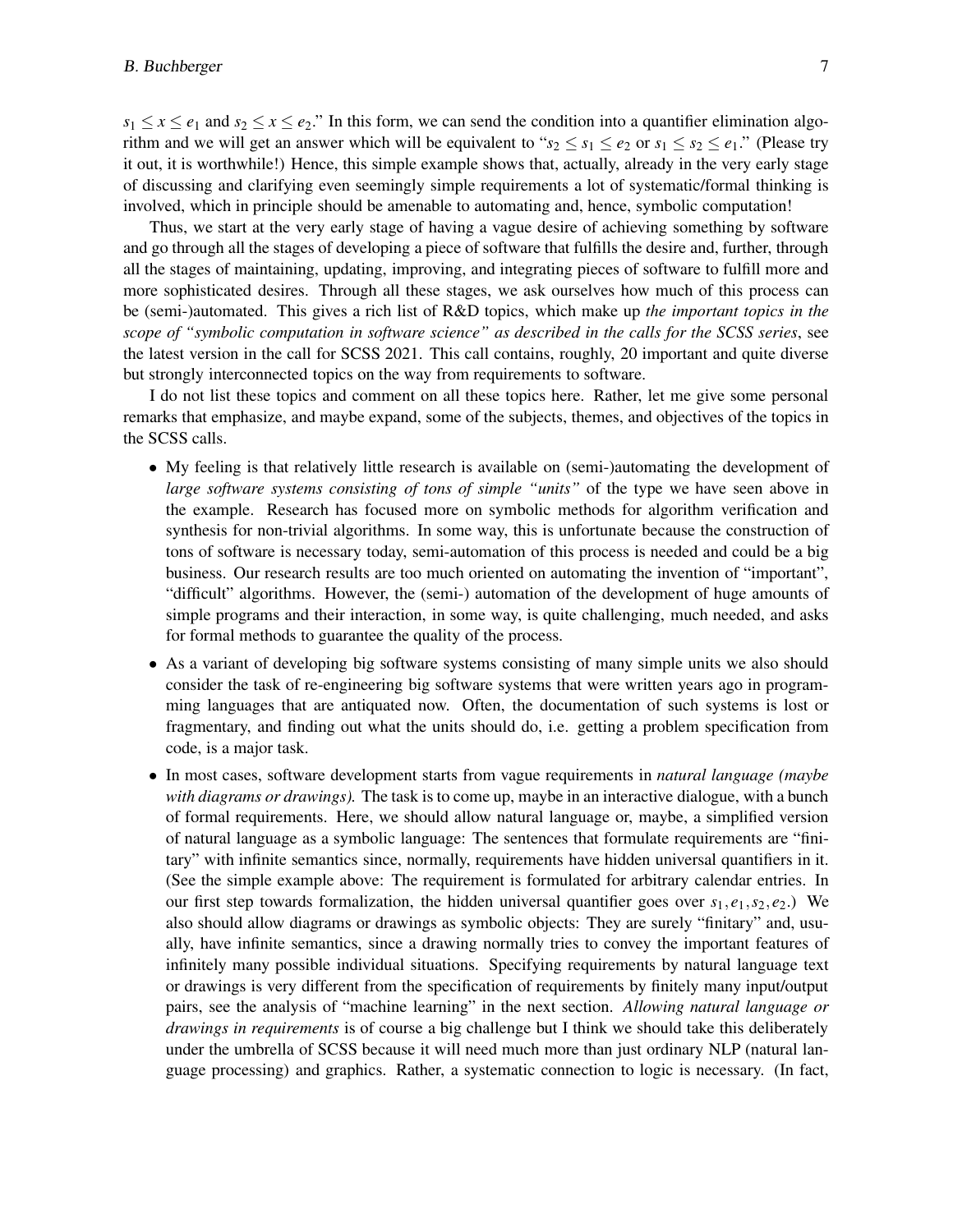in dynamic geometry systems a lot of work in this direction is already done when graphical input explaining geometrical situations "in general positions" is allowed.)

- As we have seen in the simple example above, we also would like to go a step further and go from requirements in natural language and/or drawings right away to algorithms/programs that satisfy the requirements. As we have argued in the example, in the majority of "units" in application software systems this will not be significantly more difficult than coming up with formal requirements.
- The individual algorithms/programs in software systems do not live in empty air but inside a whole hierarchy of data structures and domains which, depending on the context, are called (algorithmic) "models" of reality. Such models consist of problem specifications, definitions of notions, knowledge, algorithms, and - in the ideal case - arguments/proofs why the operations/algorithms in the system meet their specifications. Hence, seen in this way, software systems can also be considered mathematical knowledge systems. Hence, (semi-)automation of building and maintaining such systems can also be seen under the umbrella of *Mathematical Knowledge Management (MKM).* We introduced this term a couple of years ago in a slightly different context, see the preface of the proceedings [\[4\]](#page-12-3), which were expanded as the special issue [5]. We propose that SCSS and MKM should be considered together and, maybe, SCSS and MKM should be collocated in the future.
- In practice, the correctness of software is established by testing rather than by formal verification. *Testing* is a highly developed "technology" in software engineering: There is an arsenal of "automated software testing" systems available. They are well integrated into the various software development environments and they are quite helpful for managing large test suites for the consecutive versions of software systems. However, I think that much more could be done by applying formal methods for coming up with complete systems of test data from a given problem specification and program. Here, completeness means that we would get one test input/output for each equivalence class of inputs that generate the same program path during execution. Of course, in general, the set of these equivalence classes is not finite. However, in the practical case of large software systems consisting of a huge number of relatively simple units, the set of equivalence may well be finite, see the example above. As can be seen in the example, generating a complete system of equivalence classes for inputs might be essentially the same task as coming up with the code for the program. In fact, this automated generation of equivalence classes should start from the problem specification and *not* from a program code - as most of the commercial "white box" test generation programs do.

### How Does Artificial Intelligence Fit into the Picture?

Undoubtedly, in the past two decades, artificial intelligence has gained enormous attention. This is due to the fact that, by the drastically increased computational power of current computer systems and the availability of huge databases of "labeled" data, a couple of difficult and urgent problems have received impressive solutions by artificial intelligence methods, as for example machine translation of natural languages.

Amazingly, there is still a lot of mystery, nebulosity, and misunderstanding around what artificial intelligence (AI) actually is and why it is / may be / is believed to be essentially different from all computational approaches so far. This nebulosity is all over the place: in politics, in the media, even in science, and, of course, with the man on the street. At times, I have the impression that even quite some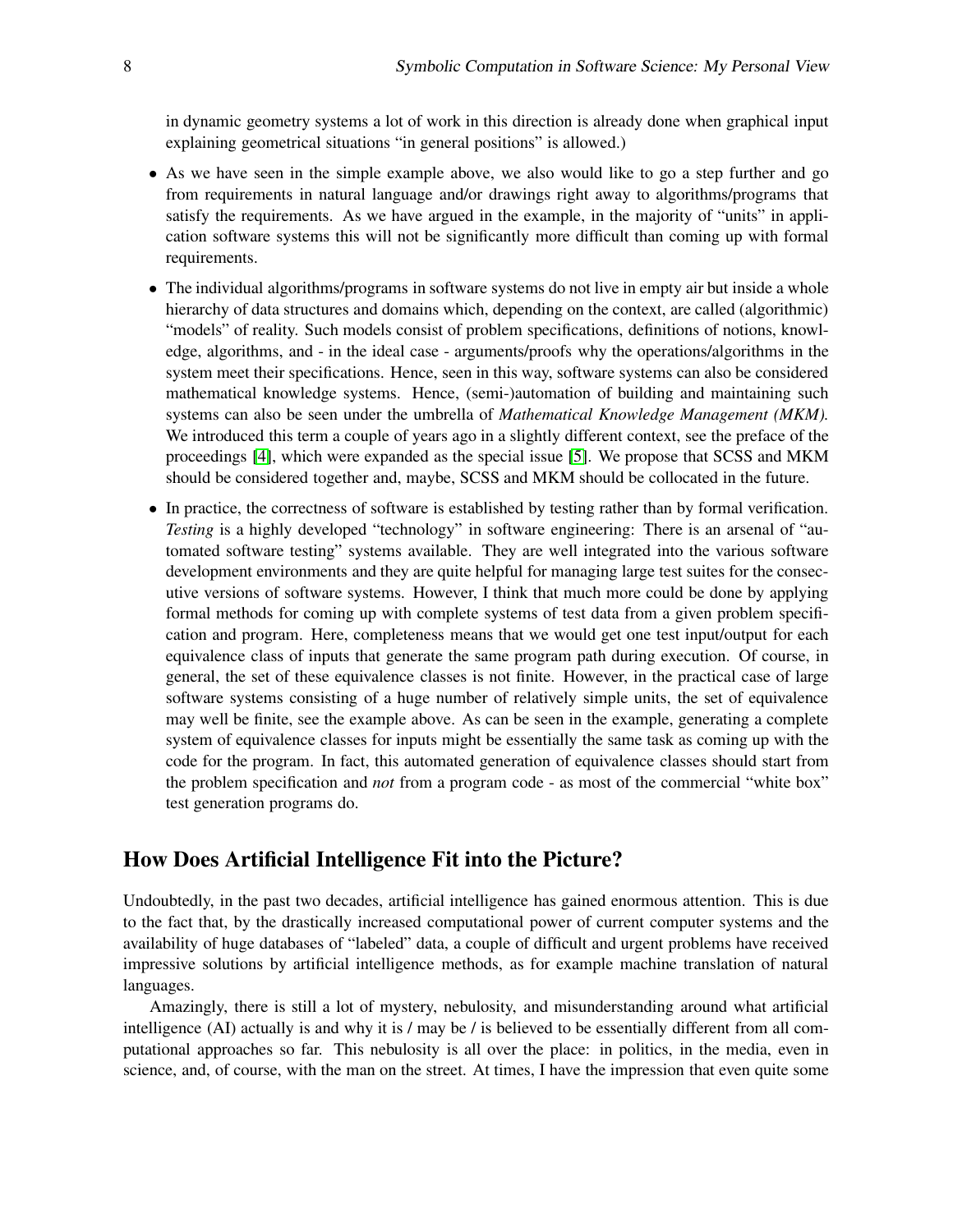researchers in the AI area do not have a very clear picture of the distinctive characteristics of AI when compared with other computational approaches. Also, labeling a project with AI, may have a beneficial effect when it comes to funding, societal respect, political influence etc. Thus, it is tempting to keep the notion ambiguous. What amazes me, even more, is that the nebulosity about the essence of AI did not disappear since the field started in the middle of the fifties. I remember talks of AI evangelists around 1980, i.e. in the "first wave of AI research", who believed and spread that "AI can solve hard problems that cannot be solved by mathematics". And still, when I participate in political discussions about the importance of mathematical education (in the sense of training mathematical thinking), I hear the argument that, actually, the ability to do mathematics will be less and less important because "tedious" mathematical thinking, in the presence of "artificial intelligences" (plural!), will not be necessary anymore and that we should teach the youngsters more "creative" things than mathematics.

Now all such statements may be true or false according to which notion of artificial intelligence one has in mind. For clarifying this notion, I want to distinguish three possible characterizations of AI:

*Hard Problems:* Artificial Intelligence may be described as the field that tries to solve problems that, at a certain historic moment, are considered to be "hard" in the sense that they apparently need a decent amount of (human) "intelligence" to solve them. For example, playing chess or finding symbolic integrals, at some historic moment, were considered as needing human intelligence. Algorithms (invented by humans!) that finally were able to solve these problems were then (and still are) considered to be the result of "AI research".

Now, in my opinion, this definition of the notion of AI is quite shallow. It is the natural flow of science and technology that we can solve harder and harder problems automatically, i.e. by algorithms. However, from some point on, people think that now "algorithms are taking over", "artificial intelligence is replacing humans" etc. forgetting that this happened and happens already since centuries and that this is the very goal of science and technology. And, of course, whatever the methods behind automation were and are, we humans should stay in control and decide how far we let problems be solved and decisions be taken by algorithms. Anyway, the notion of a "hard" problem is relative and "hard" problems for which an algorithmic solution was finally found very soon are considered to be "easy" by the consumer. For example, car drivers nowadays take the functionality of a navigation system for granted. Some thirty years ago, the current functionality of navigation systems would have been considered unbelievably intelligent. In fact, the stack of scientific findings and algorithmic techniques involved in a navigation system for guiding a driver from *A* to *B* is quite deep.

In my opinion, one should not use the notion of "artificial intelligence" for "finding algorithms for hard problems" but rather continue to call this just "mathematical, algorithmic solution of hard problems". Attaching the label "AI" to algorithms depending on whether they solve hard or easy problems is more a question of marketing rather than a logically sound distinction.

*Simulate the Brain:* A completely different view (and branch) of artificial intelligence is artificial intelligence as the science of understanding and simulating biological structures that show "intelligence", notably the human brain. This type of AI research, historically, was one of the origins of the field of AI that started, maybe, 1943 with the investigations of W. McCulloch and W. Pitts who introduced a simple mathematical model of the functionality of a neuron. Of course, understanding and simulating the most complex biological systems, which are commonly considered to display "intelligence", is a highly fascinating and relevant undertaking. Well, why not call this type of research "artificial intelligence" in the same way as a technical realization of the phenomenon of flying could be called "artificial flying".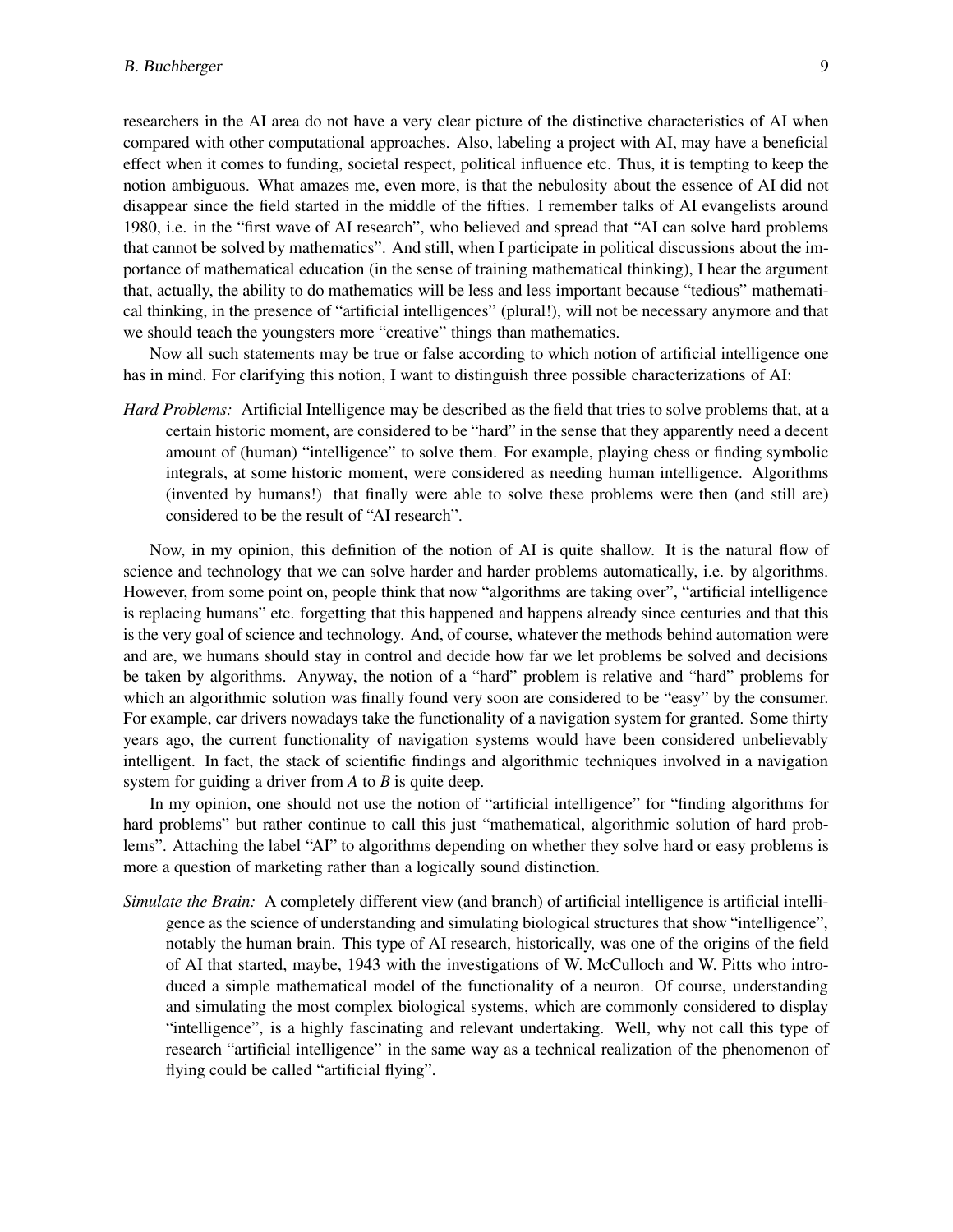"Artificial intelligence" in the sense of brain simulation has little overlap with symbolic computation in software science except that, of course, there may be applications of symbolic computation in developing models of the brain. Also, studying biological structures (like the brain, like swarms of animals, or like the evolution of life on earth) motivated some of the algorithmic methods that today are called "AI methods", see next paragraphs.

*"Intelligent" Methods:* The third approach of characterizing artificial intelligence is by specifying certain algorithmic methods as "intelligent". These algorithms would constitute the area of "artificial intelligence". I hope I do not overlook something important but my impression is that, essentially, "machine learning" is the only such method or, better, class of methods that has not already been around before the term "artificial intelligence" was coined. The many other algorithmic methods that are often labeled as "AI methods", like automated reasoning, semantic networks, graph search, expert systems, regression, etc., in my view, are algorithmic methods that are not specific to AI. They are, so to say, usual algorithmic methods and were applied also to problems that, for some reason, got the label "AI", see the remarks about hard problems above.

In my view, machine learning methods cannot actually be specified by the way how they work but, rather, by the way the problems these methods should solve are specified. As we have seen in the previous section, the fundamental part of algorithm and software development is the transition from a given problem specification *P* to an algorithm (program, system) *A* that solves the problem for any admissible input. As long as the steps for going from a problem specification to a solution algorithm are done by a human this is just the "usual" business of mathematics/informatics. If finding these steps is (partially) supported by algorithms (invented by humans) this is what we can call "symbolic computation in software science". How and when does "machine learning" come in and why, if at all, is this different from "usual" mathematics and "usual" (maybe quite sophisticated) symbolic computation in software science?

The point is that, in many situations, when we want to specify a problem, we do not have a specification "in general terms" available. For example, let's consider the seemingly simple problem of deciding whether a given English sentence contains information of the type "somebody cooperates with somebody else". An algorithm for this problem should produce the answer "NO" in case no such information is in the input sentence and should produce "YES" and the two "somebodies" if such information is in the sentence. Now, of course, before trying to invent such an algorithm, we will ask: What exactly do you mean by "cooperate"? Among the English speaking community, under the natural assumption of a long experience of using English in thousands of different situations, it would be natural the start to explain "cooperate" in terms of a couple of other notions like "working together", "having a common goal", . . . Oh, "having a common goal" may not always be sufficient for speaking about "cooperation". One may have a common goal but fight against each other. Thus, "supporting each other" etc. should be added. Some more subtle details should be explained, some other things excluded etc. A long list of sentences explaining the meaning of "cooperate" would be necessary. Then one could, in the attempt of finding an algorithm for this little problem, try to put these numerous explanations into algorithmic rules (assuming that we already have access to a powerful grammar parsing algorithm for all of English). As a result, we would hope that this rule system would be able to do the job. For example, if we now would input "Peter and Ann found a way to help each other for passing the exam", the algorithm should answer "YES", "Peter", "Ann". If we would input "Peter and Ann passed the exam on the same day", it should answer "NO". Should it really answer "NO"? Shouldn't it rather answer "DON'T KNOW" or "COULD BE" or "COULD BE BUT NOT EXPLICITLY MENTIONED".

I now want to explain what, in my view, is the essence of the machine learning approach. For this,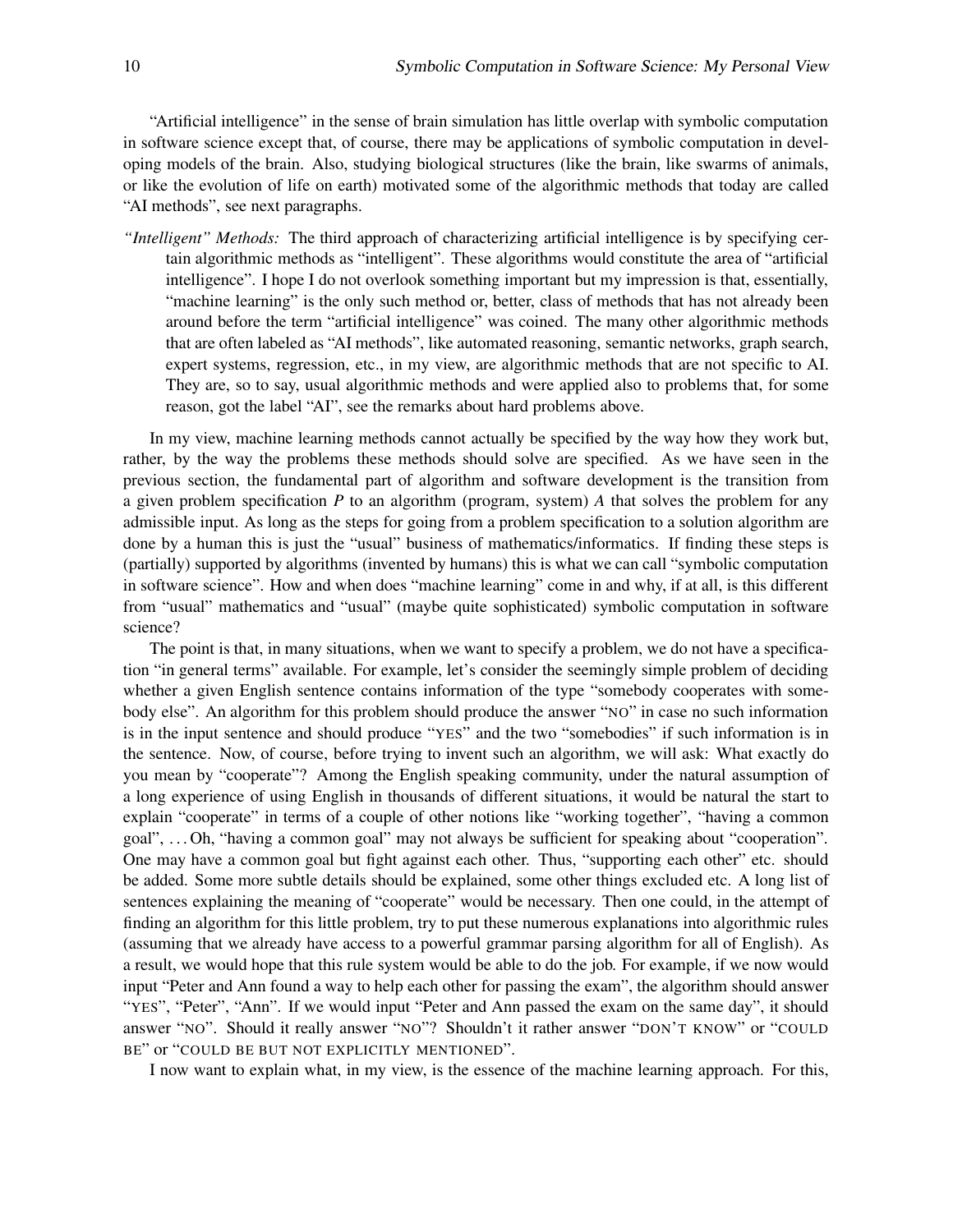we need not at all bother about what "learning" is. I just consider those methods that, over the years, have been named "machine learning" methods. The common feature of these methods is not how they proceed but the type of specification of the problems to which they are applied: Namely, they all are applied to problems of the kind above where a spelled-out complete specification is not possible or, at least, not feasible. Now, the fundamental idea of machine learning for solving such problems is:

- Instead of spending time trying to specify the problem by a huge number of general definitions, cases, rules, etc., one spends the time giving a huge number of examples of input instances together with the answers. (In this paper, we consider only "supervised learning".) In this context, the answers are called "labels".
- One sets up an algorithm from a certain class of relatively simply structured algorithms (like the class of neural networks, the class of hyperplanes in a high-dimensional space, the class of nested if-then-else expressions, etc.) with some constants  $c_1, \ldots, c_n$  (for example the weights at the inputs of neurons in neural networks) in the algorithm left unspecified. For each choice of numerical values for the  $c_1, \ldots, c_n$ , the algorithm would produce an answer for each admissible input for the problem.
- One uses techniques of mathematical optimization (or other, experimental techniques, for example techniques that mimic biological evolution) to change the initial values for  $c_1, \ldots, c_n$  iteratively until the answer of the algorithm to more and more inputs from the set of labeled data would give the answer specified by the label. In the jargon of machine learning, this iteration is called "training a model".
- One stops the iteration on the  $c_1, \ldots, c_n$  when sufficiently many answers are identical to the labels. Practically, at the beginning of the whole operation, one partitions the set of labeled input into a "training set" that is used for the iterations and a "test set" on which the algorithm with the current values for the  $c_1, \ldots, c_n$  - which in the jargon of machine learning is called the "trained model" - is tested.

The impressive success of this approach in the past two decades hinges on three ingredients:

- a huge amount of *mathematical* research on good and, partly provably convergent, techniques for improving the algorithm parameters  $c_1, \ldots, c_n$ ; such research was partly already available in the first phase of AI between 1960 and 1980, but it did not convince because of the next two ingredients were not available,
- huge corpora of labeled data; for example, in the spectacular application of machine translation, a huge amount of "labeled data" is now available in the form of files that contain an original book and its translation - by humans - to some other language,
- high-performance computing; the number of iterations of the machine learning steps for determining suitable  $c_1, \ldots, c_n$  and the computational effort in each step is huge and is only manageable by computers in recent years.

In principle, the approach is not radically new. Examples of historical "learning from examples" problems are: Given points in the plane, find the coefficients  $c_1, \ldots, c_n$  of a polynomial that goes through the given points (the interpolation problem). Given a function with some properties on differentiability, an interval, and a distance, find the coefficients  $c_1, \ldots, c_n$  of a polynomial that is closer to the function than the given distance everywhere on the interval (approximation problem). Given points in the plane, find the coefficients of a straight line such that the distance to all points is minimal (regression problem).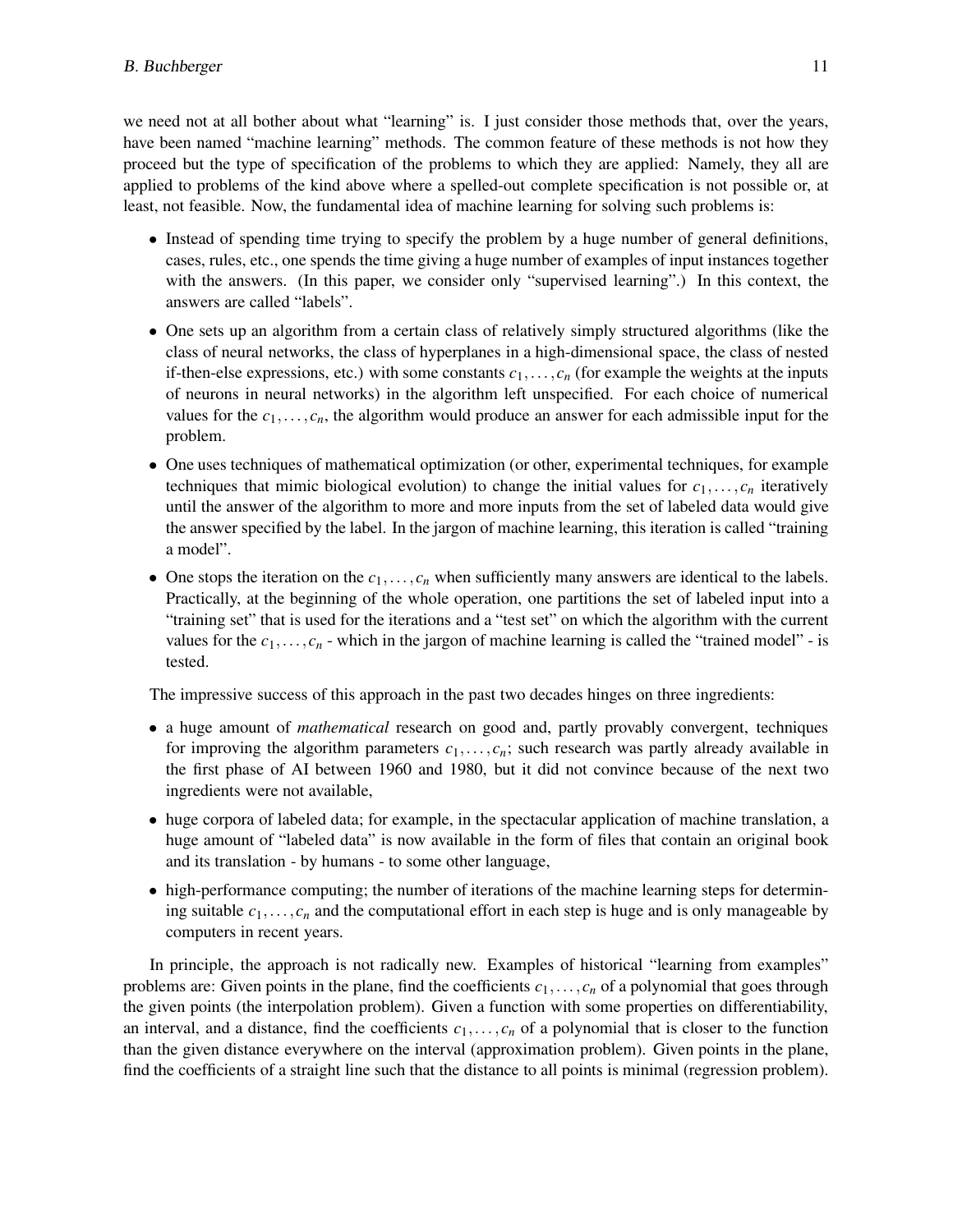Given a function with certain differentiability properties, find the coefficients  $c_1, \ldots, c_n$  of a finite Fourier approximates of the function. Etc.

Artificial Intelligence in the form of machine learning falls neatly into the "automatic programming" view: It is the method of choice in cases where the problem is not specified by general (formal or natural language) statements but, rather, is specified only by a (huge) number of examples of admissible input and desired output. In the case of general specifications of problems, the transition from the problem to a solving algorithm, in principle, is a reasoning process that is executed by humans or, in the symbolic computation approach advocated in this paper, is a reasoning process (partly) executed by symbolic computation methods. In the case of problems that are specified only by examples, this process can still be automated by the machine learning approach.

From the simple summary of the machine learning approach I gave above, one important deficiency of the machine learning approach should be clear: The algorithm which we get for a given problem just does the job of delivering (in sufficiently many cases) desired answers. However, in general, no reason can be given why, for example, the particular neural network that translates one natural language to the other mimics certain fundamental insights about the environment both languages share as their semantics. This is, in fact, similar to the situation in the historical predecessors of "learning from examples": The Fourier analysis just does the job of finding an optimal Fourier sum. In the example, where the function to be represented is the frequency spectrum of a musical tone, the representation by a finite Fourier sum has a reasonable "explanatory" power: The tone is composed of tones and overtones that occur in the physical "music" world (for example, when picking the strings of a guitar). However, if a Fourier representation of some arbitrary other function is executed, there will be some outcome but there may not be any reasonable interpretation of what this representation means in the reality from which the function is taken.

The problem of weak explanatory power in the models (algorithms) created in machine learning is well known. Lots of research was recently started to extract "meaning" from such models. This research area is called "explainable AI".

In the frame of the analysis of this paper, I summarize: The machine learning approach can be well subsumed under the general target of (semi-)automating the process of software development ("automatic programming"). It can be viewed as a numerical, rather than a symbolic, approach to automatic programming. Thus, it is probably a very good idea to integrate machine learning into the scope of the SCSS series because, of course, the interaction of symbolic and numerical computation as the two possible approaches to compute on finitary representations of abstract mathematical domains is of utmost importance. The integration of machine learning into the scope of SCSS can generate a stream of new ideas in both directions: Applying symbolic methods to mathematical sub-problems of machine learning (e.g. the determination of weights in neural networks) and applying machine learning to symbolic algorithms (e.g. "learning" a priori complexity estimates for computation-intensive methods like Gröbner bases etc.).

However, there is no reason to establish a flavor of "intelligence beyond mathematics" when speaking about machine learning: I hope I have been able to show the machine learning is just another mathematical method. As in the past, of course, we can hope and expect also for the future that more and more powerful algorithmic problem-solving methods will be invented.

Personally, when speaking to people who do not (want to) understand the timeless, universal, always new, creative power of mathematics, I like to use the term *algorithmic intelligence* for what we are doing: Algorithmic intelligence is the *human* intelligence that produces algorithms for more and more challenging problems in all areas of human activity. By an algorithm, an infinite class of individual problem instances can then be treated by a completely *unintelligent* machine. People who do not really